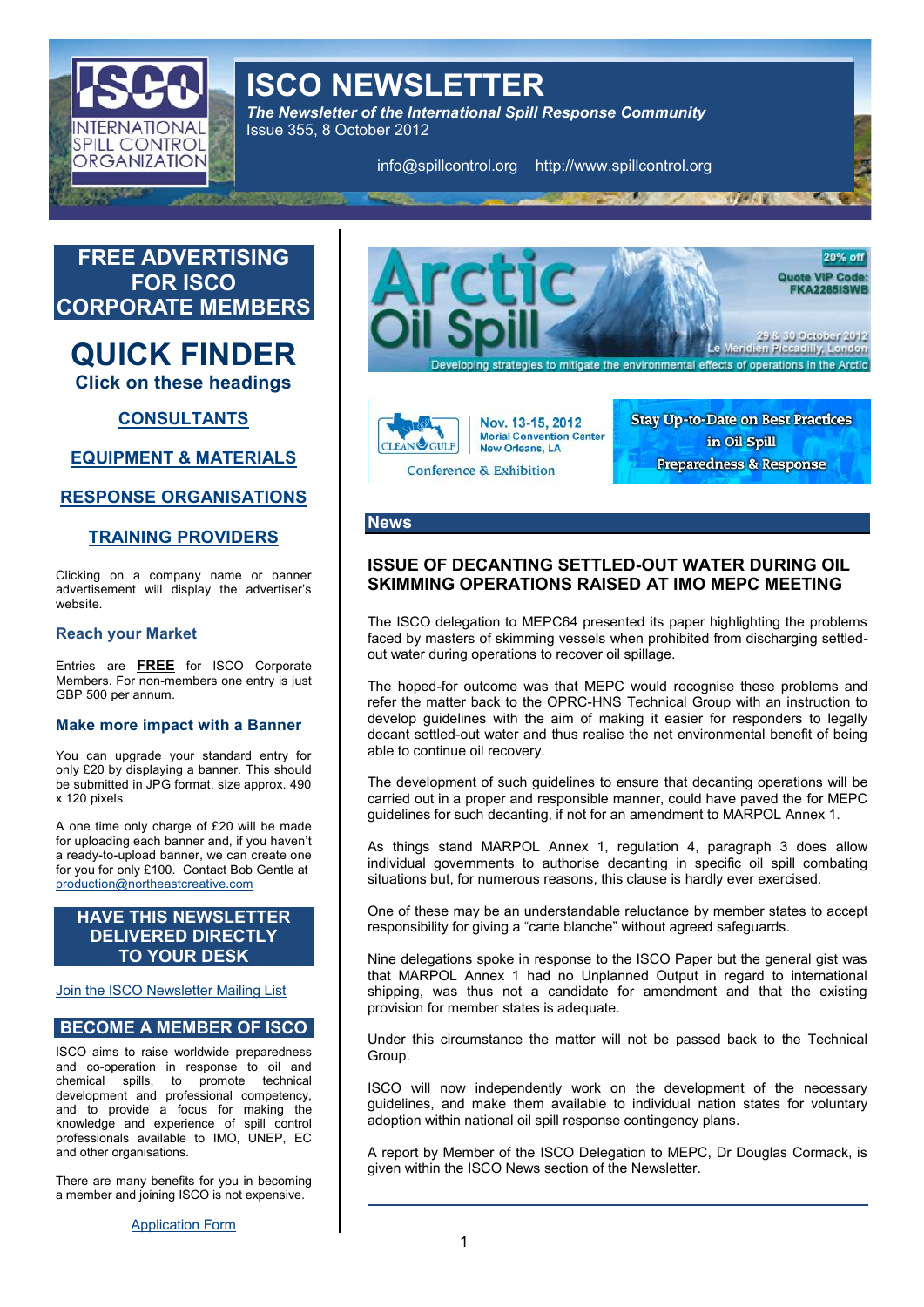# EUROPE: SAFEMENDE OT RAATIS OPERATE RIFIED ET O IALA STANDARDS

Fifteen candidates from Israel recently complete sponsored VTS simulator training in Malta.

October- The first group of SafeMed s Ves Services (VTS) Operator candidates have trainimand been duly certified as VTS Opera standards set I by the tional Association of M to Navigation and Lighthous ALA uthandities ue the IAL-A08/1 certificate.

Recently, 15 candidates from Israe/IT Somp simulator training in Malta at the VTS tra Future Focus Ltd, the training provider a Maltese Authorities. The theoretical course in Israel. Nine more candidates from Alba Montenegre expected to complete their VT training in October.

In the meantime, Ecole Nationale Supérieure Maritime (ENSM) of Marseille is provid Morocnca an offunisia and idates. Theoretical courshels niona baonton Cuansias are ongoing and 6 sim courses are scheduled to take place in the coming months at ENSM s premises in Mars

The SafeMed II Project will be also providing further VTSO 3/20) namod footTheMDS Suppionewiss of M  $103/4$ .

This training enables VTS officers who work at, or intend to work at, existing VTS in reach a level of qualification meeting IALA standards. Candidate roffesctOpenætocsafies, Albania, Israel, Jordan, Montenegro, Morocco and Tunisia [Parrees serre de fatsien of affermetchils Pra

# EUROPTH: UNDREDS OF PROBLEENU NUCLENATES PLA

The draft report found gspienciaflic 5 & ibin France's nuclear reactors

October- Bundreds of problems have been found nuclear plants that would cost up to  $25$ bn euros leaked draft report.

The report, commissioned after Japan's a Fsut bushima aimed to see how Europe's nuclear power station extreme emergencies.

The final report comes out on Thursday. The dra EU's 145 nuclear reactors nBBC inhopw Read more

# USAMILITARY ORDNANGOUE HNP OSES THORESAHT PTPING, SAAYSS AT SENNIPROF

October Millions of pounds of unexploded bombs and other military ordnance that were Mexico, was las off the coasts of both the Atlantic and Pacific oceans, could now pose the 4,000 oil and gas rigs in the Gulf, warns two Texas A&M University oceanographers.

[William B](http://tamus.pr-optout.com/Url.aspx?513992x2756404x-554008)aynadn Neil Slowey, professors of oceanography who have more than 90 years of all of the Earth s oceans, along with fellow researcher Mike **Ksmop powwashomgtom**,b.D.a scattered over the Gulf of Mexico and also off the coasts of at least The solatets merom Executi[Read m](http://maritime-executive.com/article/time-bomb-military-ordnance-in-gulf-poses-threat-to-shipping-says-texas-a-m-prof)ore

# ITALY: THE MAFIA S NEW FRONT MEN

SeptemberT2h5 illegal trafficking of waste bLraings pastys monteylly are filled with waste tha unable to manage, or that subsistinessmen do not intend to treat properly. Some complainty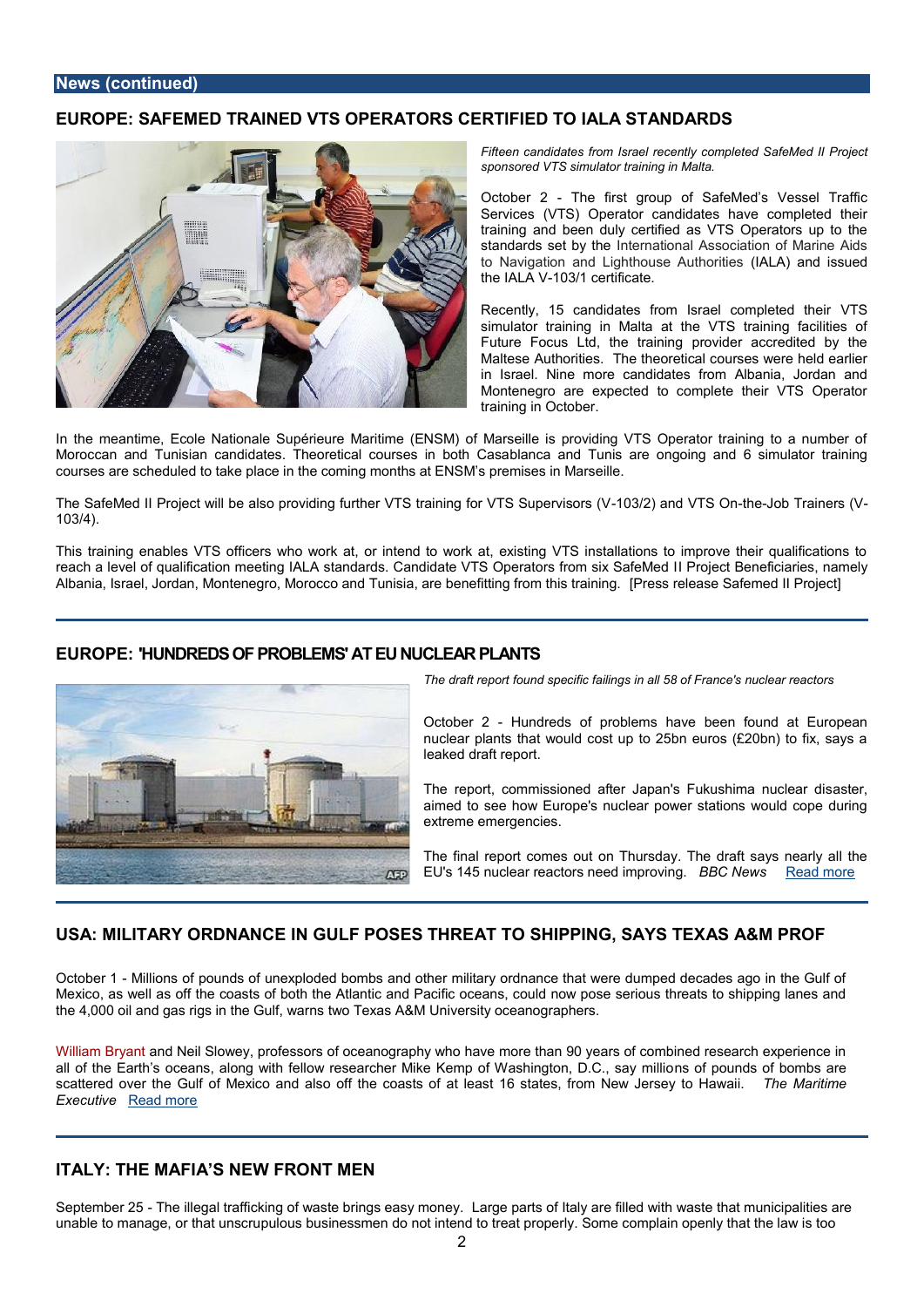complicated and too expensive to obey. A mafia clan, they say privately, operates quic

The business is so wthat a spriem ad syndicates have started to export Italy s waste. Western East, South America and Southeast Asia are the preferred destinations. With the com export of untreatpends was sate tremendous danger to the global community. With entire are waste and damaged forever, organized noorwim mono sying idates paorret to xic cargo abroad. Car waste take off from tThe erapnotot, s Voefnice, La Spezia, Naples, Traine a three a judst A and the mund customs officials seized over  $7,400$  tons of illeg  $\texttt{a}00$  was  $\texttt{a}00$  and  $\texttt{a}00$  and  $\texttt{b}000$  and  $\texttt{c}$ .

## SHELL RECORDS 15,408 BBL OF OIL SPILT IN 2011

SeptemberSh&ll Petroleum Development Company (SPDC) recorded about 15,408 barrels million was paid as compensation for perceived damagets ot thess priolen munities as a resu

According to Shell s latest briefing noted obtained by The Guardian yesterday, the barrels of the spill, representing about 72 per cent, as efforts were afmuestriateed abuys efde repeated oil theft and ille  $\vec{g}$  ahler Gefulardigan (Ni $\frac{R}{mc}$  and  $m$  ore [Thanks to Don Johnston of IS Partner, DG & Hazmat Group]

#### BRAZILIAN SUPEGRUGRET GUSPENDS TING NINGGAINST TREAANSOC

September W8i0th Petrobras, and thus Brazil, standing to olso see \$3 a houine lsio onlue rtom om ressine dloi production tathgee hee, ad of Brazil s Superior Court of Justice, Minister Felix Fischer, gra injunction against offshore drilling contractor Transocean late on Friday.

This jumction, which was handed down by the Federal Court in Rio de Janeiro on 27 Se operating in Brazil within 30 days due to a legal case surrounding the company s invo of th@hevroomerated Campo de Frade field gl@saptNaoineamolemore

#### NEW ZEALAND TSES OVER 209PIDUL

October The government announced Tuesday it reached a \$22.8 million settlement wi October grounding.

The government said Daina and Rena's insurers, The Swedssbf CM and ous eas paeminion for not only spill but also the wreck itself.

Daina, under the terms of the settlement, agrees to an additional \$8.6 million Pls and did [Read m](http://www.upi.com/Business_News/Energy-Resources/2012/10/02/New-Zealand-settles-over-2011-oil-spill/UPI-56601349172508/?spt=hs&or=er)ore

BALTIC SEA: RISESSANGESNT IN THEC ESAELATIFROM THENGS SSIHLIPS TO THE DE. SWAN

> Map of risk hotspots in the Balticca Sing.rDsckt osfizozolihid Colour indicating the type of accident.

> Narrow straits make the Baltic coasts vulner case of an oil tanker collision, the oil may we you can respond. With oil tankersand cmeansions, one single accident can do a lot of damage.

> In a busy sea, where  $2,000$  ships are navigation time, the risk of shipwreck increases along w scale oil spills.

COWI prepared a risk assessment off et Bialtice Sea protection organisaticonurHqueomassessment because it evaluates the risk for one s method across borders throughout the region.

"We are the first to analyse and address the entome samiling of hpips cesselead swans," Jürgensen, Chief Project Manager in COWI's Water and Environment business unit.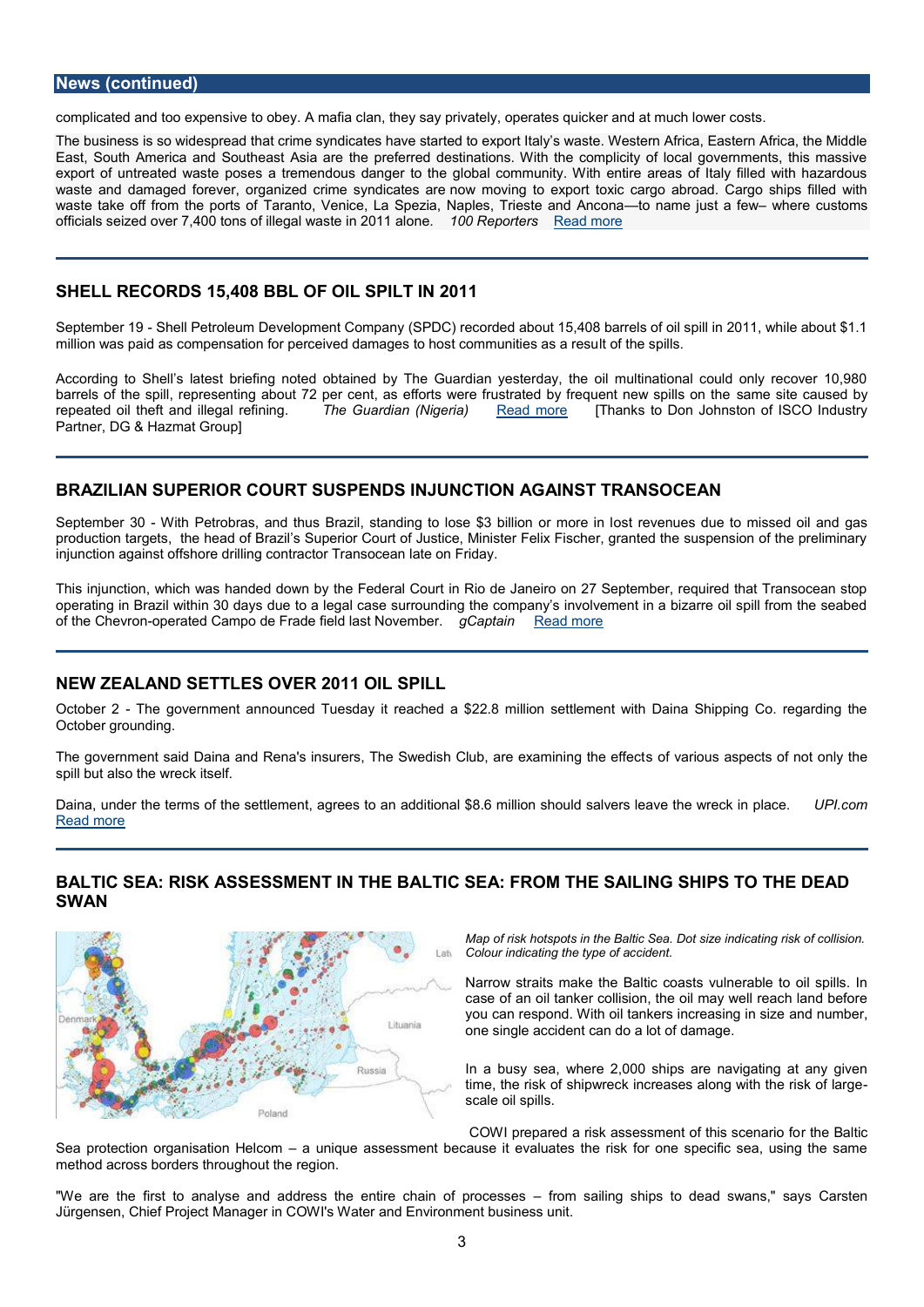The BRISK project as it-riesgcanhlældr (Soku bof spill of oil and hazardous esau) bs dances som many as a and includes every possible outcome, stipulating probabilities regarding traffic densit extent of spill, emergency services, environmenced With Post and much more.

#### USAGULF OIL SPILL RWORKSFIGHT FOR HEFTALLITHA

October The National Institute of Environmenitsalm Halek and the a Shooiten recrepush to get people who BP/Deepwater Horizon oil disaster cleanum hoe a lahhos tuidya long

Dr. Dale Sandler, chief of the agency's epidemiology branch, said Tuesdays oh aarm Buet, t she says, the goal is to get  $35,000$  to  $40,000$  people signed up before enrollment i [\(http://bit.ly/](http://bit.ly/SxBm6B)S)xBemp& Bts enrollment started March 2011.

The study looksthaet bolw leak cleanup work affects the physical and mental **Hea**tlitehs**bur**gge AmericaRead more

### USASUBMERGED OIL RSEINNIAGNERESCO DEANY 2ACF1TO SPILL

Octobe<sub>t</sub> Mare than two years after the massive Enbridge oil spill that leaked more than the Talmadgeek and Kalamazoo River near Marshall, Michigan, experts say submerge Dam.

Stephen Hamilton, Michigan State University professor and president of the Kalamazo doing researtche cspill since it happened in 2010. "There is still some submerged oil le places that require some additional work," says Hamilton.

He says because the Ceresco Dam is one of those hotspeoits's waith as uebamwe hoe at blie bleactaeu slows downWLNS.com [Read m](http://www.wlns.com/story/19728200/epa-more-cleanup-needed-in-2010-enbridge-spill)ore

### KOREA: CHEMICAL PLANT EXPLOSION AND HYDROCHLORIC ACID SPILL

Chemicpallant explosion kills 4, injures 8

Septembe-rA2h 7 explosion at a chemical plant in Gumi in the southeeun wpoarkt eorts Kaonnebing inhikt will end others Thursday, pTohliec edesaatind toll may rise as some of tihceal woo unnddietido arep oiThinceerihScariela Heral Read more

Public anger rises over Gumi acid leak damage

Crops severely damaged by a Sept. 27 acid leak f factory umiG North Gyeongsang Province. (Yonhap

OctoberA $A$  acid leak at a chemicals factory that last week in Gumi, North Gyeongsang Provin affecting residents, crops and livestock in t

The explosion cleal inveeds fivith 18 wounded. About were treated for headaches and breathing di according to the Gumi government and the K for Environmental Movement.

Gumi has set up a task force to counter the the leak that fleasted some 100 households, and the leak that fleasted some 100 households, and crops and livestock some 150 meters surrou

industrial complex.

The city office has asked the central government to designate its region a disaster zor immediate smees. The Korea HerRa ed more

Dozens of villagers evacuade to a baked village to temporary shelter

October D60 zens of villagers evacuata ed to adteem Spacturday as officials tried to assess the poisonous gas leak that devastated a large farmland.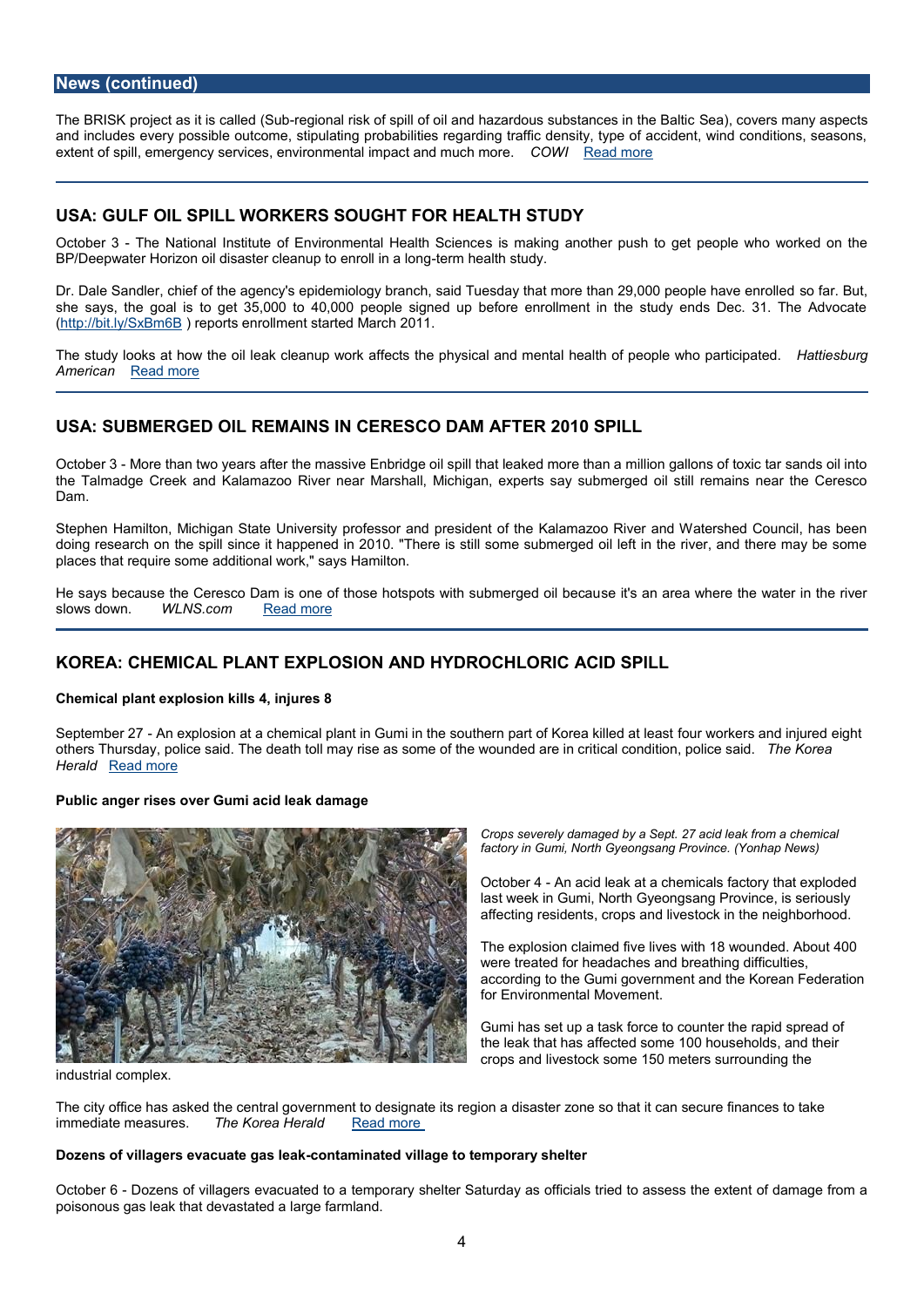About 70 elderly residents left threijrinvithæge, puBtohneqassatearn city of cGluinnyictoon asiplenbelick sfaafer f aftermath of the Sept. 27 leak of about eight tons of hydrofluoric acid.

The chemical is an acute poison which can damage lungs and bTohneesK anedaah<u>fMeeenatichth</u>eo meer [Thanks to Don Johnson of ISCO Industry Partner, DG & Hazmat Group]

### USAOIL SHEEN MYSTERIADPURSEARS OFFIALNOAUS SGULF COAST

October A4h oil sheen about four miles long Goadfaopfp Mexico in the site of the worst oil a Coast Guard spokesman said Thursday.

It was not immediately clear where the oil is coming from, said Petty Officer 3rd Class

The Coast Guard found out æbeonutonth Septile maber 16 after someone spotted it on a satellite image from the from the from the from the state in the from the state in the from the from the from the from the from the from multinational oil and gas company BP, Tippets said. A Coast Guard response team we sent them to the Coast Guard Marine tScaufetty r Labsting. These results are expected in a few CNN Newsead more

#### USAOIL SPILL (WITHN TO EMME BROOKLAYENR SIEPGAT BASIN

[Paerdegat Bas](http://www.nycgovparks.org/parks/paerdegatbasinpark/history)in aPN MC Department of Parks and Recreati

September  $DSi0d$  Brooklyn read hypthogogid spill? The NY Office of  $Empr$  Meamagement has warned the public participate in any recreational activities near t because of an oil spill inhthe **chansel** the Jamaic Of course, some of those near the basin may hav the gas odor.

What happened?rding to WAN&tional Grid was repl gas main on Thursday that runs through the wat gallons of a peteronleent mixture spilled into the ba were 'kilhienga' is main by filling it with cement, when wrong, and the product spilled into the water.

The U.S. Coast Guard is overseein Schiebelschlee and uPpites [repo](http://www.sheepsheadbites.com/2012/09/oil-spill-brooklyn-national-grid/)rts Coast Guard and local governmental agencies will investigate the cause of the have caused it or accpleidationlaypptrhey wil**l Be diarsed Guare**tty Offic**e** two Ernision said. There will continued testing of the waters to ensure othe a polishie acs matety.

## USA (RELATED R) EPINONATIA BAY OIL SPIALN LOTEL OF INISH THE ASNO, INVESTIGATION BNEEGY IN SWEEK

Picture source: Geoffrey Croft via awalkintheparknyc.blogspot.com

National Grid is expected to wrap up decontamination operations oflast week s gas and of ohle somid of this weekend, while authorities note that the problem may be worse than originally expected.

A test of the oil that gushed from an boddn dational Grid pip PCB level of 10,000 ppm, 200 times the acceptable level and high enough to be deemed hazardo Duespawtans tent af [Environmental Conserv](http://www.dec.ny.gov/press/85859.html)antoidesbullheetissampleen was tak directly from the oil and not from areas where it has mixed with Jamaica Bay s protected waters, where the concentration would have been diluted.

PCBs are a ccaanuseing toxin.

The unusually high PCB level is due to the fact that the defunct pipe heolldd oil and gas from a different regulatory era, not the cleaner compounds circulating in National Grid s active pipes.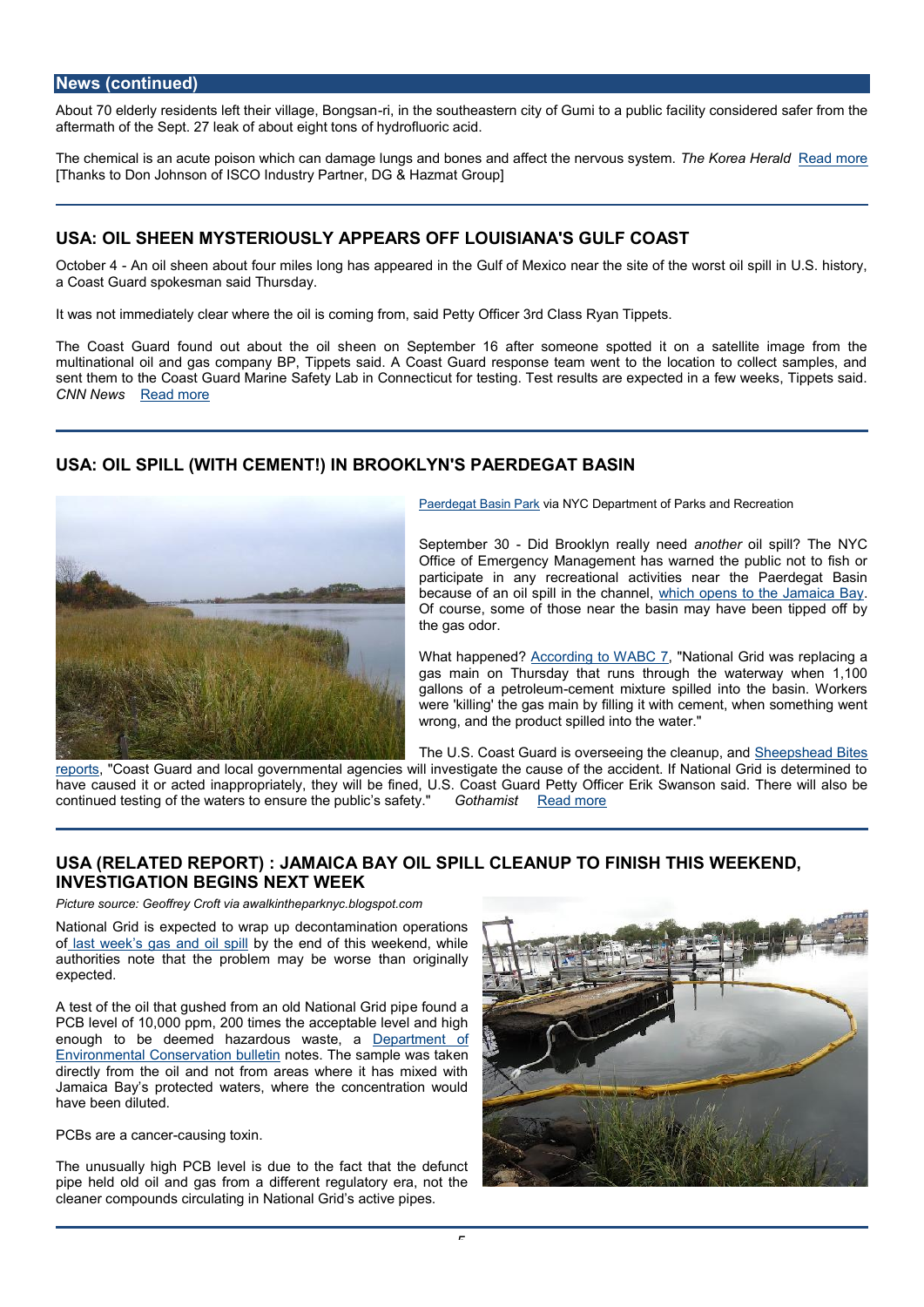# IRELAND: OIL **S**IPLIAKE LEADS TO IFWEILFDEARS

Workmen busy during the clear up afteen that hee aotil Dsupnigh laargreo inn th Park.INTT-3022R

October An Osipill at a Dungan *is* one the ast tyaised fears for the safety of the wildlife there.

Residents and people visiting Dungannon Park Lake wer oil forming an unsightly mooan the surface of the water. It seen on the banks of the lake and the surrounding vege

It is believed the oil leaked into the river course which

Dungannon Council staff were busy on Trhgu bsodoany satrod Fri clear up the messione Timesad more

#### UK: POLLUTED ROVEER CTLEANED UPDEVFIREN FUNDING

The River- bea be tmost polluted river in the UK

A green charity has been awarded £341,000 to create innovative systems to reduce river pollution in Enfield, North London.

Thames21 will use the Defra funding to reduce pollution in the Salmons Brook, a tributary or the Lea, which is one of the most polluted rivers in the UK.

Every time it rains polluted water, contaminated by oil from roads and chemicals such as paint, is washed into the brook.

Building on the the Lea campaign es 21 will mimic nature to reduce pollution implementing a range of trapping systems such as reed beds and gravel trenches to intercept storm water beforedie Waant pooisom othee river.

# USA: FISHER MENHOSUS ATN DS OFSPOLILL RELATED BNOCOHNORAS CREATING NUISANCE ON THE WATE R

O ctobe-r Daavid Palmer makes a living off the water througahfohoi**s**, biuns ihhoepseed, allaezy MBoorg zthSæn ago during the BP oil spill, Palmer laid out oil boom in the waters around St. Bernard

"We all put out anchors and booms around here," he said.

Little did he know at the time, those antimagrs hwe own bay dired tump wan if for shrimp today.

"That's what we're catching," Palmer said, as he showed off one of the potentially the boom was picke WWLTV.co[mRead m](http://www.wwltv.com/news/local/Fishermen-say-thousands-of-oil-spill-related-boom-anchors-creating-nuisance-on-the-water-172551291.html)ore

### ISCO news

## IMO MEPC 64 MEETING NOTES COMPILED BY MEMBER OF ISCO DEL CORMACK

Agenda Item 7: Interpretatinoensdomfenatis dtoa, MARPOL and related instruments

The ISCO paper MEPC D6/s4 of The AB goen of -OS nettlowed ter during Oil Spill Recowwaes rypro2e pseemate iool ntso Committee as follows.

The regulations of MARPOL (Annex I) requsiroefoopiely awtiaotne-arlfdoismchstahing e to -wbætethrnsoeupophraatnio system at specified oil concentrations or to be prohibited entirely in designated area difficulties arisin-grewalted annolonitored collected water has to be discharged to the sea in operations despite the discretionary waiver which national administrations may exercis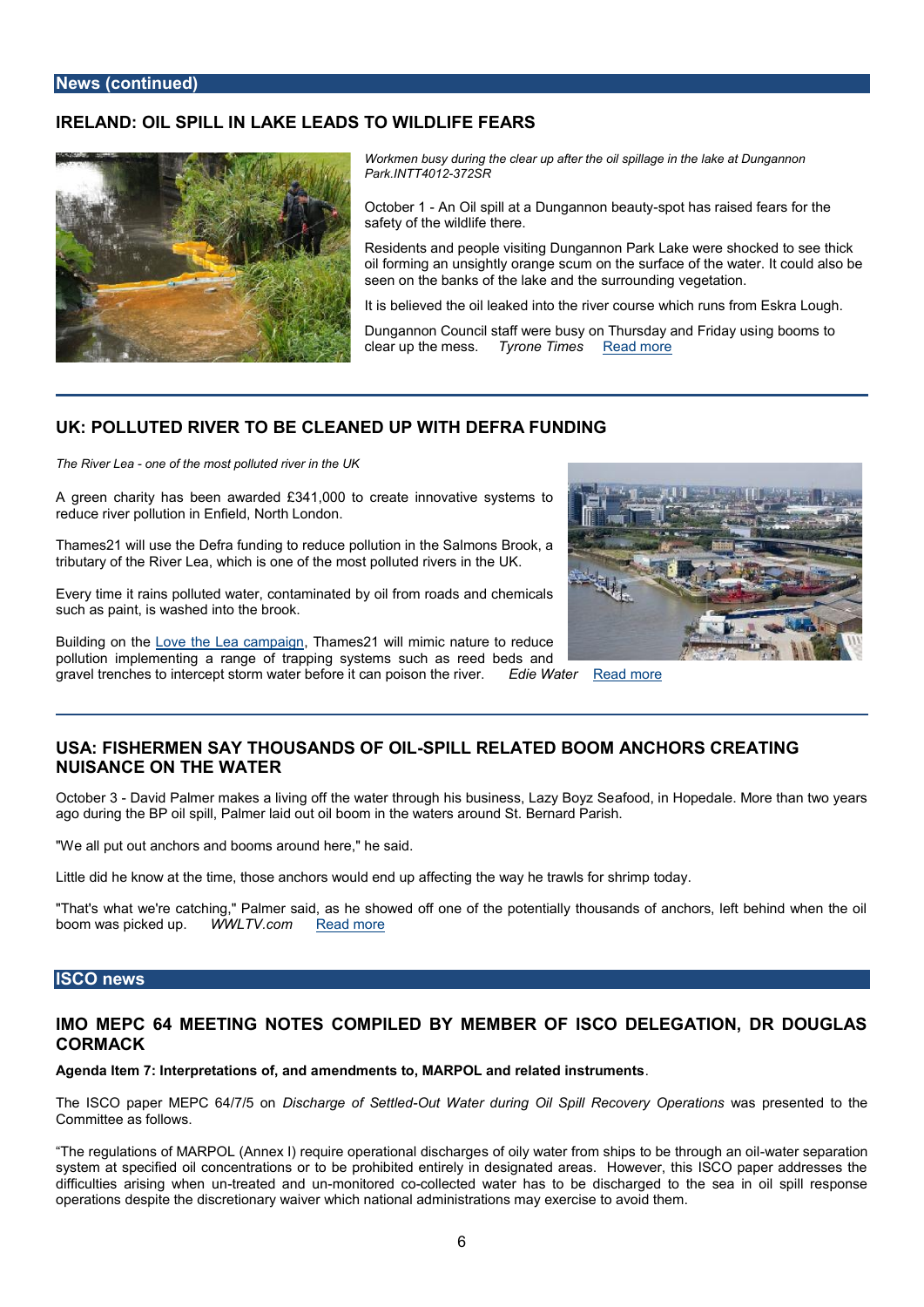## **ISCO news (continued)**

Thus, as reported to ISCO by professional spill response contractors, national administrations may not exercise the waiver, subordinate authorities may fail to request the waiver and/or individuals may be ignorant of the possibility of a waiver. Thus, in the absence of a waiver, tank capacity intended for recovered oil is wasted by the prohibited discharge of un-treated and un-monitored co-collected free water of which the volume, depending on skimmer design, can be much greater than that of the recovered oil. Again, when water-in-oil emulsions are collected, their water-content can be up to four times that of the oil-content, thus requiring emulsion breakage not only to save tank capacity by water discharge, but also to avoid the thixotropic properties which make unbroken emulsions more difficult to pump to shore-reception than to pump onboard from the sea surface.

However, ISCO recognises that national administrations may be reluctant to delegate their waiver responsibility to others; that this reluctance may be engendered by fear of tempting individuals to take advantage of the waiver in unauthorised ways; and that administrations and contractors would thus benefit from the production of guidelines on waiver-issuance or on emergency discharge-monitoring of water discharge from collection tanks acting as API-type gravity separators.

Accordingly, ISCO proposes that the Technical Group be asked to produce waiver guidelines having regard to the possibility of producing emergency monitoring equipment for use on *ad hoc* recovery vessels and/or intermediate storage barges to ensure no discharges at oil concentrations above whatever limit is practically determined by the Technical Group on the basis of known gravity separator performance. Were the Committee to accept this proposal for guidelines, ISCO would certainly volunteer to assist in their production."

Nine delegations spoke in response to the above, the gist of their remarks being that MARPOL Annex I had had no Unplanned Output in regard to international shipping and was thus not a candidate for amendment; that it provided a waiver for member states in respect of spill response, thus providing the discretionary means of avoiding the difficulties raised by the ISCO paper; and that consequently there was no need for further action by the Committee. One Delegation suggested that ISCO might pursue the matter through the London Dumping Convention, though this would entail persuading at least one member state to raise it in a forum in which ISCO has no consultative status.

ISCO thanked the Delegations for their responses, and stated that our reference to MARPOL Annexe I had arisen from its waiver provision; and that our intention was not to change the regulation of international shipping, but to facilitate pollutant recovery in national waters.

However, with reference to the numbered paragraphs of the Report of MEPC 64, we have in conclusion:

7.16 Noting that the proposal in document MEPC 64/7/5 did not receive sufficient support, the Committee agreed not to pursue this matter further.

#### **Agenda Item 8: Implementation of the OPRC-HNS Convention and the OPRC-HNS Protocol and relevant Conference Resolutions.**

The ISCO paper OPRC-HNS TG14/5/5 on *Knowledge-Based Planning for Marine Incidents* had already been presented to the Technical Group and was referred to in its report to MEPC under this Agenda Item. Thus, in the numbered paragraphs of the Technical Group Report to MEPC we have:

5.22 The Group, in considering document OPRC-HNS/TG 14.5/5 submitted by ISCO, noted the information provided on the status of development of its new knowledge-based contingency and incident-specific action plans, and invited ISCO to transmit its invitation to NGOs to provide additional input to its initiative.

However, under **MEPC Agenda Item 22 Any Other Business**, ISCO referred to the above as follows.

"The Technical Group, as reported under its Agenda Item 5, has noted ISCO's invitation to NGOs to provide additional input to its knowledge-based response planning for marine incidents. Accordingly, ISCO takes this opportunity to re-invite them in advance of issuing a more formal invitation next week.

This invitation arises because opinions (defined as beliefs partially supported by inconclusive facts) are widely mistaken for knowledge. Indeed, belief -consensus is promulgated as though it were knowledge. However, this invitation now refers NGO's and Member States to ISCO Paper OPRC-HNS/TG14/5/5 which definitively differentiates belief from knowledge by showing that beliefs are transformed to positive or negative knowledge only by evaluating their consistency or inconsistency with reality; that environmental knowledge can thus be differentiated from the environmentalist beliefs which the NGO's are now invited to realityevaluate to positive or negative knowledge to assist in completing the knowledge-based response plans which ISCO is otherwise close to presenting to the Technical Group. The overall objective is to harmonise technology with the environment through the science of both.

ISCO will use the contact details in the report of MEPC 64 in issuing individual invitations next week."

Thus, with reference to the numbered paragraphs of the Report of MEPC 64 we have:

22.5 The Committee noted the invitation of the observer from ISCO to environmental NGOs to provide input on its work related to Knowledge-based Response Planning for Marine Incidents involving oil and HNS and its intention to formalise this invitation by letter in the coming weeks.

However, as to this ISCO Newsletter report, it should be noted that the decanting needs identified in ISCO document MEPC 64/7/5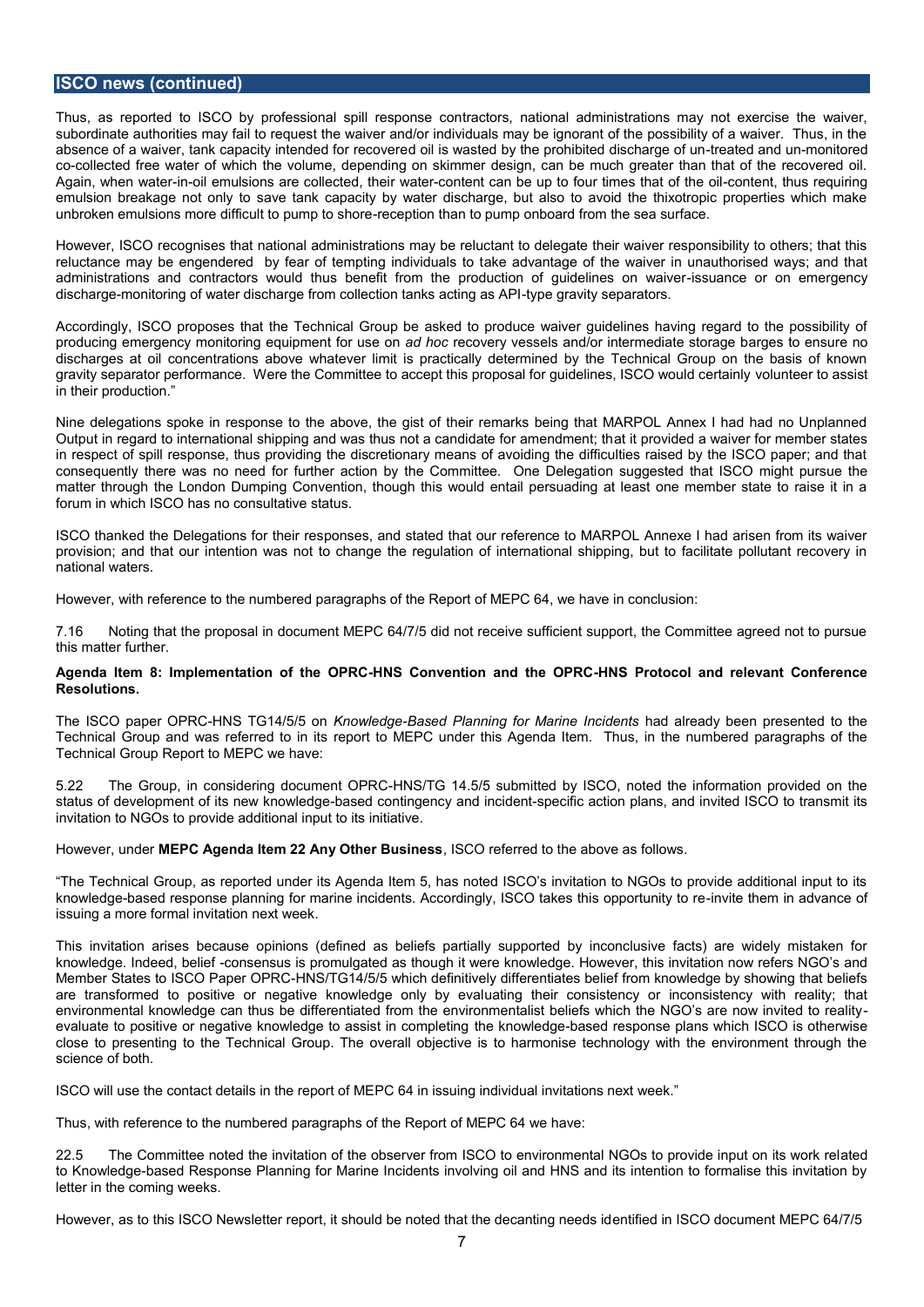# ISCO news (continued)

had already been identified in ISGHON 80t4/n5e5m;t annRtRhChat these needs will be dealt with a presentation of document MEPC 64/7/5-Bwahsend & Roensepten & Wededgeere completed in accordance  $p$  resentation of docum NoSt  $\overline{DCP}R@/5/5$ .

## INTERNATIONAL RESPONSE RESOURCE INVENTORY

Alert A new post has been added to the RRI Correspondence Group page. Show the The Indian should log in the IMO Section and hold respondence and the IMO Section and  $\alpha$ select Work Groups and RRI Project.

The purpose of the Correspondence Group is to assist ISCO in relaying the views of c help define how ISCO can most effectively ensure the atspihle persippates es eccot nom whit hynm take contribution to this important development for streamlining the mobilisation of spill co

In the midsvte of a a pogle spill, having the right responsi**g** help tumpen emit had thoe ht location is cr acquiring essential equipment from one s own nation is not enough. There needs to resources worldwide.

ISCO Members who are interestedstillthos in project Correspondence Group. Please co [john.mcmurtrie@spi](mailto:john.mcmurtrie@spillcontrol.org)llcontrol.org

# OVERDUE SUBSCRIPTIONS

Mary Ann Dalgleish, ISCO s Membership Directojo, b daoneds into st not an exa sewen difficult when  $\alpha$ spend time chasing up payment of overdue subscriptions. Please help her to reduce u promptly when they are due.

# REMOVAL OF MEMBERS WHO HAVE IGNORERDD UPPAYMERANT TO DOR S

Please be aware that the Secretariat is about to cancel the membership of a few wh subscriptions.

If you have not responded to reminders it will be assumed that you a will be will be and it and from the roll. If failure to pay an overdue subscription is due to an oversight or other

The Secretariat does not cancel memberships lightly. The meemotvail coult satamed in hoge if e(easida reinstanding feeds are settled) entails a considerable amount of work in updating records, mailing lists and website en

### Science and technology

## A COMPLETE SOLFLUTITROONSIPILL CLEUPENP

O ctobe 6 c3 entists are describing who and head whe luation" to cleaning supperbals poills ent materi sops up 40 times its own weight in oil and then can be shipped to an oil refinery and the material appears in  $E \wedge E \otimes$ ' y  $F \& \text{uer}$  is all

T. C. Mike Chung and Xuepei Yuan point out that current methods for coping with o disaster arteed by decades and have many disadvantages. Corncobs, straw and other absorbents, for instance, can have many disadvantages. Corncobs, straw and other absorbers, and only about 5 times their own weight and pick up water, as well as oil. Those material disposed of in special landfills or burned.

Their solution is a polymer material that transfo**dmosclant minis prild** eilnt **@** mae spoof  $u, n$  of old f the recover about 5 gallons of crude oil. The gel is strong enough to be collected and tran and refined like regular crude oil.

That oil would be wortch tu\$d1e5 ow hissells for \$100 a barrele ffeOcvteive ilnewhips obsponsible ftien chinology shall dramatically reduce the environmental impacts from oil spills and help recover on the authors saidnce Code Source: American Chemildal Society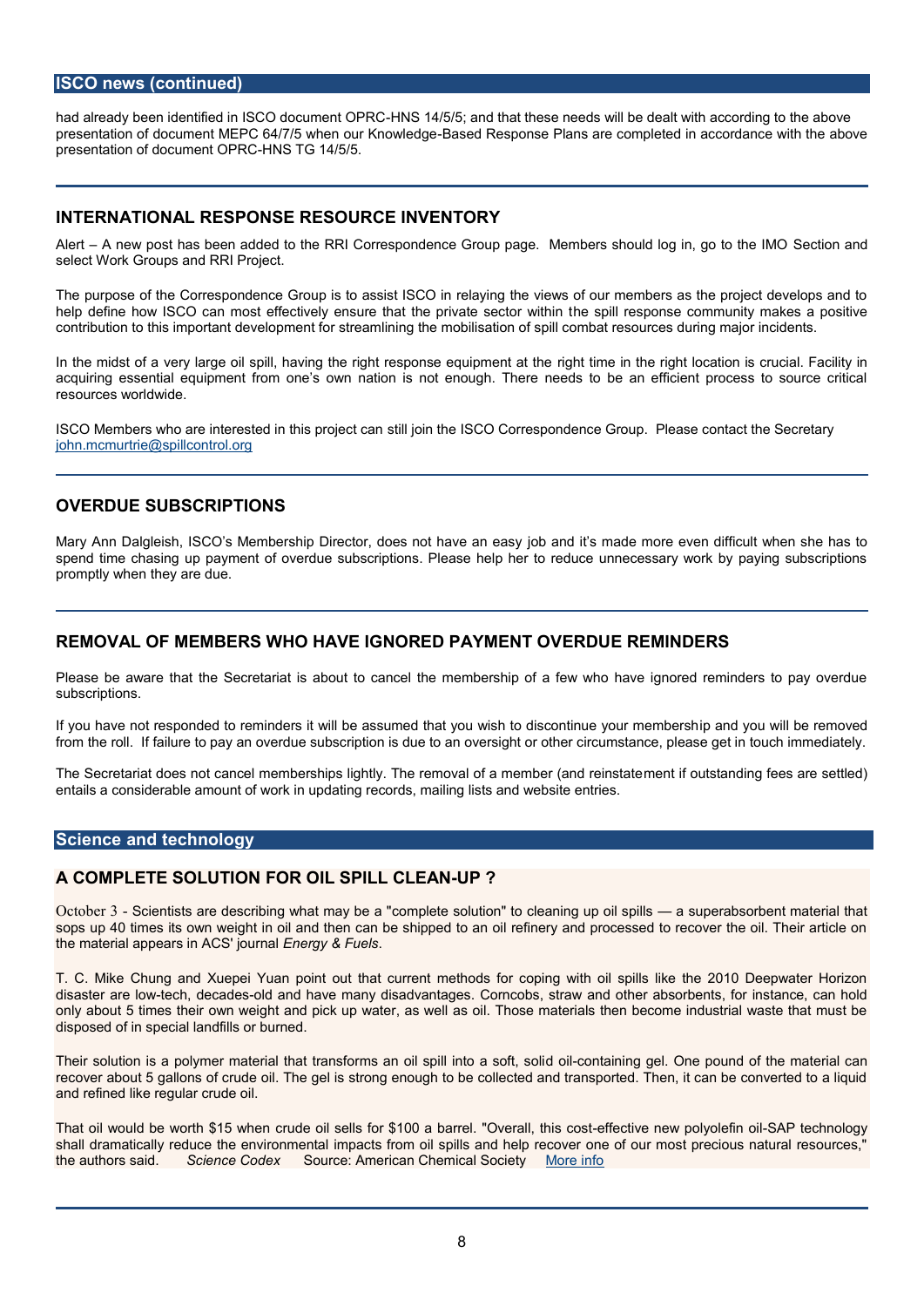# **VESSELS OF CONVENIENCE FOR RESPONSE TO OFFSHORE OIL SPILL INCIDENTS**

**Some people think it's easy to quickly find suitable vessels of convenience – this isn't the case. In this article, Member of ISCO Executive Committee, Captain Bill Boyle describes a project being advanced by ISCO Corporate Member, Briggs Environmental Services Ltd. to create a register of suitable vessels and carry out crew training.**



Three local fishing vessels from Shetland, *Radiant Star*, *Prolific* and *Copious* were recommended by the SFF to work with the Briggs anchor handler, *Kingdom of Fife* and, after completing a survey of the vessels and training the crews, it was agreed that they would be used in the exercise to tow containment boom.

*Picture on right - Kingdom of Fife working with the fishing vessel Radiant Star towing containment boom*

Since Exercise Sula, Briggs working with the SFF have fitted out fishing vessels with oil dispersant spray systems and put together a training programme for fishing vessel crews that can be called upon to work in an oil spill incident.

Briggs Environmental Services has also identified the need to put together a vessel register for vessels of convenience that could be used in an oil spill incident. This would not only include fishing vessels but also supply vessels, anchor handling vessels, stand-by vessels and coastal tankers.

Accredited Oil Spill Response Training for vessel crews can also be given by Briggs Environmental Services.

*Picture on left - Fishing vessels towing fire boom – Gulf of Mexico 2010*

Over the 18 months Briggs Environmental Services General Manager, Captain Bill Boyle MNI, has been working closely with the Scottish Fisherman's Federation's, Michael Sutherland, Director of Strategy and Business Development and John Watt, SFF Industry Advisor, looking at how Scottish fishing vessels could be used during an oil spill incident.

During the Deepwater Horizon incident in the Gulf of Mexico 2010, Captain Boyle was brought in as Burn Co-ordinator by Elastec American Marine, the manufacturer of the Hydro Fire Boom.

As Burn Co-ordinator Captain Boyle headed up a fleet of 45 vessels which included local fishing vessels. The fishing vessel crews were given training in how to tow containment boom which they picked up very quickly.

In the aftermath of the Deepwater Horizon disaster in the Gulf of Mexico the UK tested its response to a Deepwater Horizon type of incident in May 2011 by running Exercise Sula in Shetland.





*Fishing vessels Prolific and Copious towing a Current Buster Oil Containment Boom*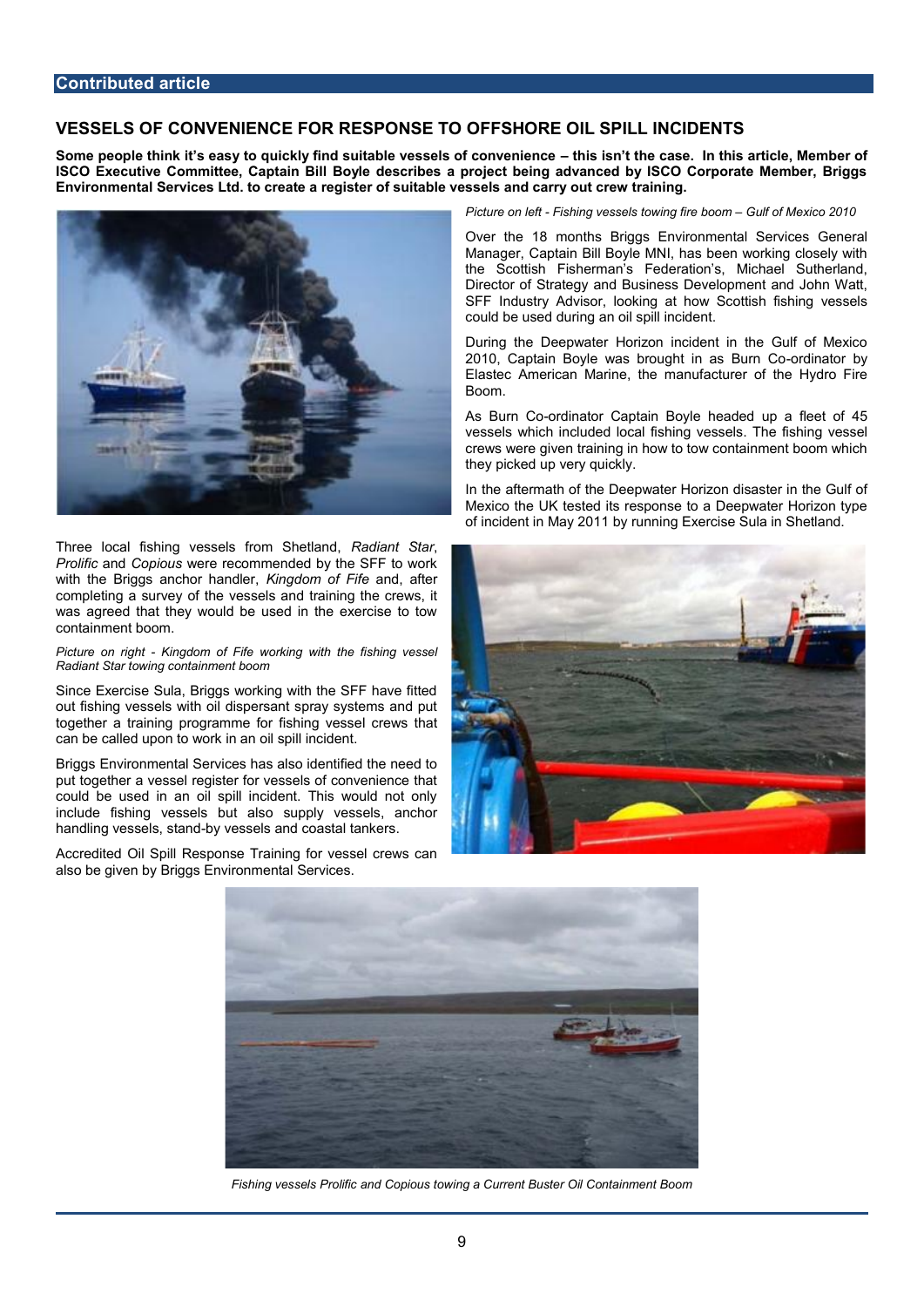In this issue of the ISCO Newshethogr No. 201 and 20 a spermies of articles contributed Douglas Cormack.

Dr Douglas Cormack is an Honorary Member of ISCO<sub>2</sub>.ntAsst tahte thoermBerit Government s Marine Pollution Control Unit and head of the UK s first Spring Laboratory, Douglas is a well known and highly respected figure is the Chairman adred and on the [International Spill Accredit](http://www.isaa.org.uk/)ation Association

### CHAPTER **KNOWLEDGSHOOFRELINE CLEANING**

Apart from the solid oil separation from sand effected by the Brighton sepaachat Cologaontch more mobile pollutant oils from sand or for that matter from gravel, shingle or pebble particulate matesoriale is tered with only very thin layered surface contamolihaantidof hilhaand growe bole coto no downstream benefit wherever and whenever beach pollution was dealt with by scra from beach particle would provide the possibility of recycling the ether maet teanto in eaney tust the beach with a very substantial reduction in transport costs.

To this end, WSL used its mineral processing techannogbegycoton-whoesylotedrouloeevaatovradioa.wine which heated water with or nwintch caugte potes awould flow to be recycled through an API type separator from the water surface of  $\alpha$ which accumulating pollutant could be recovered while the cleaned particulate matter w elevator. Thus, WSthat psantisfactory performance for beach return could be achieved stones on a single pass for low viscosity pollutants at ambient temperature; that inc heated; that the cyyneg bearssisted heat conservation; that, in any case, vistore at my eonou with the end of kerosene to give satisfactory results even with heavy fuel oils; that while absolute cle was capable of mimento and that multips indituralions to the shore would achieve a cleanliness have invoked response in the first place.

Again, Canadian workers, restricting themselves to small particleleiszes særddaigrom onviengen to telpad oily sand into a 30cm diameter x 2m high column-hienati**c**e of hwo abtettowna so injwehoibeholsatel rate to create a fluidised sand bed from which an initial oil 65% taminant troughiput of 20 5 to sand per hour. However, it was found that fluidisation was difficult to achieve unless of debris particles of varied size could block the system aveY edtirægcatend, hwighkeres oionityh ste oiled sand being conveyed over an oil reception tank on an inclined, vibrated and per to a clean sand receptor below the high end.

However, agitated washning from from podalruta ulate matter can be achieved where occo it dideis. Infibiudes sand and gravel beaches were cleaned by a large number of hand hoses from a man agitated the beach material  $\mathbf{v}$  the spollant and rinto the adjacent boomed area for collection by Egmopol skimmers operated over the boom from a barge on its outer side. This agitated washing techniqu dug and lined for the purponste ain timins sien ot hobe water jets loosened the pollutant to float c rising water level in the pit though this oily water mixture was then pumped to a tempo loosened polluttahnet whactmer which loosened it. Though all of this was achieved on Amoco water, the School of Ocean Sciences at the University of WobikesselatasBanng ant the ransatsing kerosene used by WWeStL ptod luiotant viscosity, though any differebengcread at thome ir anter batoinant bio n than marginal.

The alternative to separating pollutant from its associated shoreline particulates is accretiof the individual particles. As with the above technique of agitated washing, large scale Amndbe Cadiz InTchide imitention is to add quicklime to the sand to encapsulat cement. The original German patent calls for 2% of oleic acid and additives such as a French practice omitted the oleic acid. The process has been carried out withis dojfustn oil contents in the–210a% agen**oi** fwo5ith the oily sand being lay—200 endmtobeafodreepthnixoing20in the quid appropriate mixing equipment and compacting with standard highway construcitnon equ active construction pro $A$ encotco ACtadina Incided ant consisting of a sack opener, receiving weighing system for quicklime addition, a mixer and a discharge hopper capable as pro set up at Brest. Such a plant permits better quicklime dust control and general cond construction site. Even so, appropriate clothing and eye protection must be worn wher

Simirla results to that of quicklime hydration are available from such proprietary hydraul Sialosale all of which can be similarly mixed in fixed or mobile plant to produane boconst established 4 nw2 eks and thereafter process need per day, though optimal performance research feednaterial of constant homogeneity. A magain, a while enthine cided with substantial construct port of Brest, a need to transport the product of the Brest stabilisation plant-elsey effectiveness it achieved.

1 ThReational Trinity: Imagination, BelDe CanndaKchowBlreidige Pen 201M Ow availah bolles ant line.co.uk 2 Response to Oil and Chemical, Mar Croem PaddkutAppplied Science Publishers, 1983. 3 Response to Marine Gi**R**e Poi**elw taond Asse Bom opirats Cormacck Ackade**w mic Publishers, 1999.